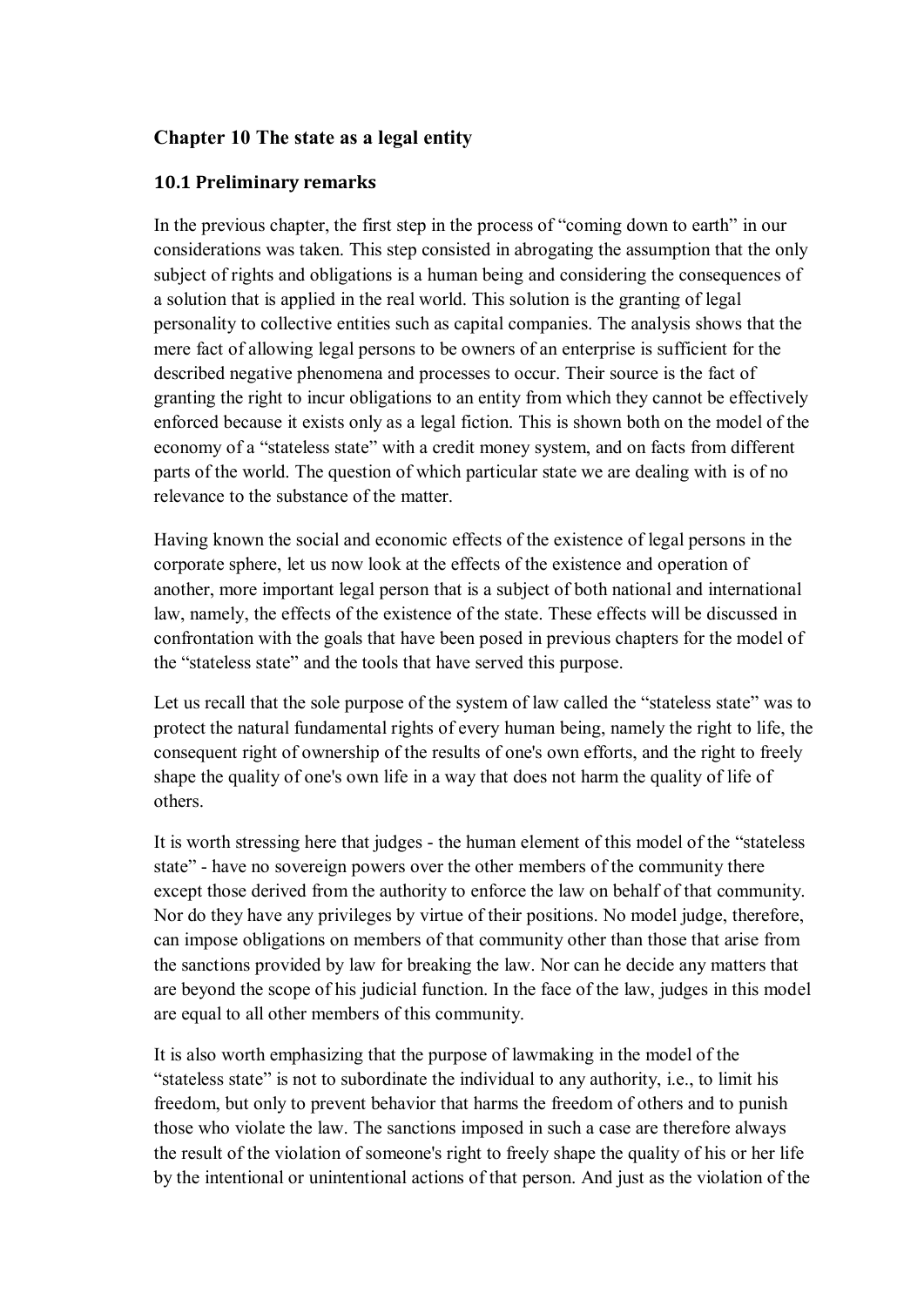law of gravity by a deliberate leap or an unintentional fall from the tenth floor results in death or, at best, severe disability, so too the violation of another's freedom, even unintentionally, results in sanction provided in that model by  $law$ .<sup>1</sup>

If a person breaks the law intentionally, he accepts the result by his own choice, because he consciously places himself beyond the law. If, on the other hand, he does so unintentionally, he experiences the consequences in the same way as someone who has inadvertently fallen from the tenth floor. There is only one difference between the laws of nature and the laws made by human beings in our model; in the former case, intentions are irrelevant, in the latter case, they may be relevant to the consequences of breaking them.

The only economic effect of such a model of the "stateless state", as shown in chapter 8, is to impose a head tax on all adults to cover the costs of operating the entire public sector. For understandable reasons, the amount of this tax is based on the necessary costs of operating that sector. But it has nothing to do with what people do to secure their desired quality of life, and especially nothing to do with their economic activities. All matters affecting quality of life are, in the model, the exclusive domain of each individual, and the legal system is only meant to protect that freedom to the extent possible.

One can, of course, question the possibility of effective protection of the abovementioned rights, pointing out the difficult or impossible conditions for such effectiveness to be met in real life. As long as no formal defects in this model are demonstrated, however, the conclusion that follows from its analysis is fully legitimate: it is inconceivable that anyone could rule over other people, that is, impose his will on them under the threat of legal sanction. For in such a case sanctions would not be imposed for the objective fact of violation of another's freedom, but for behavior contrary to the will of the ruler for which there is no objective basis<sup>2</sup>.

The above statement does not negate the fact that there are situations in which a person knows better than others what should be done to solve a problem, and suggests such a solution. In such a case, however, even when others agree without objection to the suggested solution, it does not mean that the originator of the suggestion governs them, that is, imposes his will on them under the threat of some legal sanction. The reason for the behavior in accordance with the suggestion is then the voluntary recognition of the point of the person who proposes the solution. On the other hand, the rejection of such a solution, which is of course also possible, does not cause any sanctions of a legal nature. Possible negative consequences suffered because of the rejection of the advice do not

 $\overline{a}$ 

 $1$  In particular, the perpetrator of a criminal act may avoid a criminal sanction precisely because of the intentions that guided him and that were taken into account when judging that act.

 $2<sup>2</sup>$  It is worth noting that the basis for the initiation of legal proceedings is, in the model, the demand for legal protection by a person who subjectively recognizes that his or her rights have been violated, but a possible sanction appears only when the fact of violation is confirmed and properly judged in the course of proceedings, that is, when it acquires an objective character.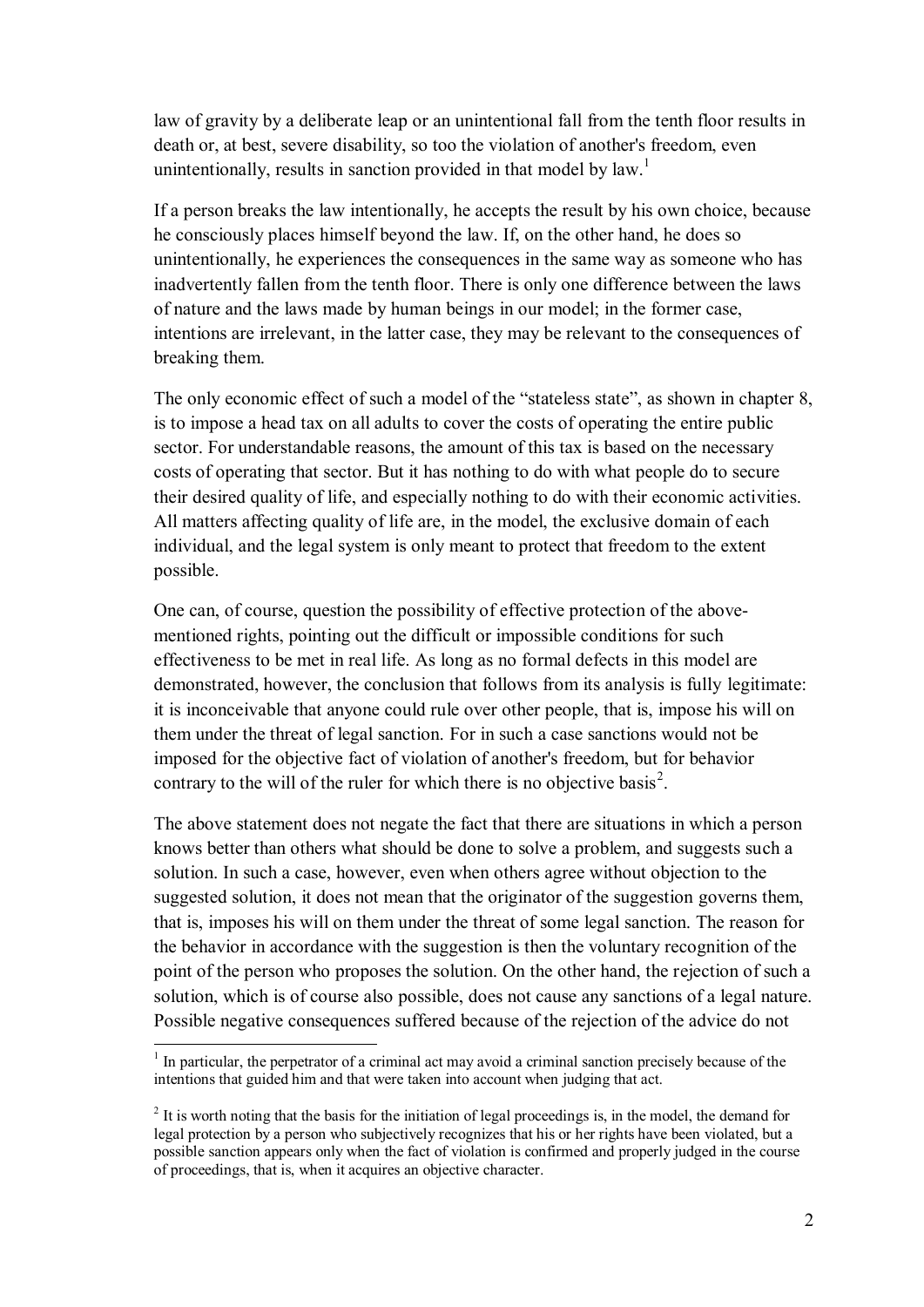have in such a case the character of a punishment, but are at most the result of objective events that could have been avoided by following the advice given. Usually, if such negative experiences occur, they also contribute to the authority of the person whose advice was rejected. This, in turn, can lead under certain conditions to the recognition of such a person as a leader. However, as long as opposition to the will of the leader does not give rise to any sanctions beyond possible exclusion from the group headed by that leader, it has nothing to do with governing. For all the time, the relationship between the leader and the members of the group he leads is based on the principle of freedom and equality of each member of such a group.

Governing, on the other hand, always means the end of relations based on equality and freedom of the members of a given community and the beginning of a hegemony based first on physical coercion, which is soon legitimized by laws enacted by the hegemon.

### **10.2 The false premise of Rousseau and its consequences**

The correctness of the conclusions drawn above cannot be undermined by philosophers' attempts to design such a system of state power which would ensure social peace and justice, while preserving full freedom and autonomy of the individual and thus excluding any form of coercion. The most far-reaching approach was that proposed in the 18th century by J.J. Rousseau in his work<sup>3</sup> "The Social Contract or Principles of Political Right". In the very first sentence of this work he writes (Rousseau Book 1, p. 7): "I mean to inquire if, in the civil order, there can be any sure and legitimate rule of administration, men being taken as they are and laws as they might be".

It might seem that Rousseau was concerned with answering the question of whether it is at all possible to find any justification for ruling people as they are. However, this impression passes immediately when one turns to the first paragraph of the first chapter of his work, where one can read: (ibid.): "Man is born free; and everywhere he is in chains. One things himself the master of others, and still remains a greater slave than they. How did this change come about? I do not know. What can make it legitimate? That question I think I can answer."

Rousseau then had no doubt that there could be no society without some form of government. The problem for him was only how to make it legitimate. However, unlike Grotius or Hobbes, for whom the social contract was a form of surrendering or even giving up part of his rights to the ruler, for Rousseau (p. 14): "The problem is to find a form of association which will defend and protect with the whole common force the person and goods of each associate, and in which each, while uniting himself with all, may still obey himself alone, and remain as free as before. This is the fundamental problem of which the Social Contract provides the solution."

The essence of this social contract is captured in the following passus (p. 15): "The clauses [of such a social contract], properly understood, may be reduced to one – the

 $\overline{a}$ <sup>3</sup> Translated with Introduction by G.D.H. Cole, No. 660 of Everyman's Library. London: J.M. Dent &Sons Ltd.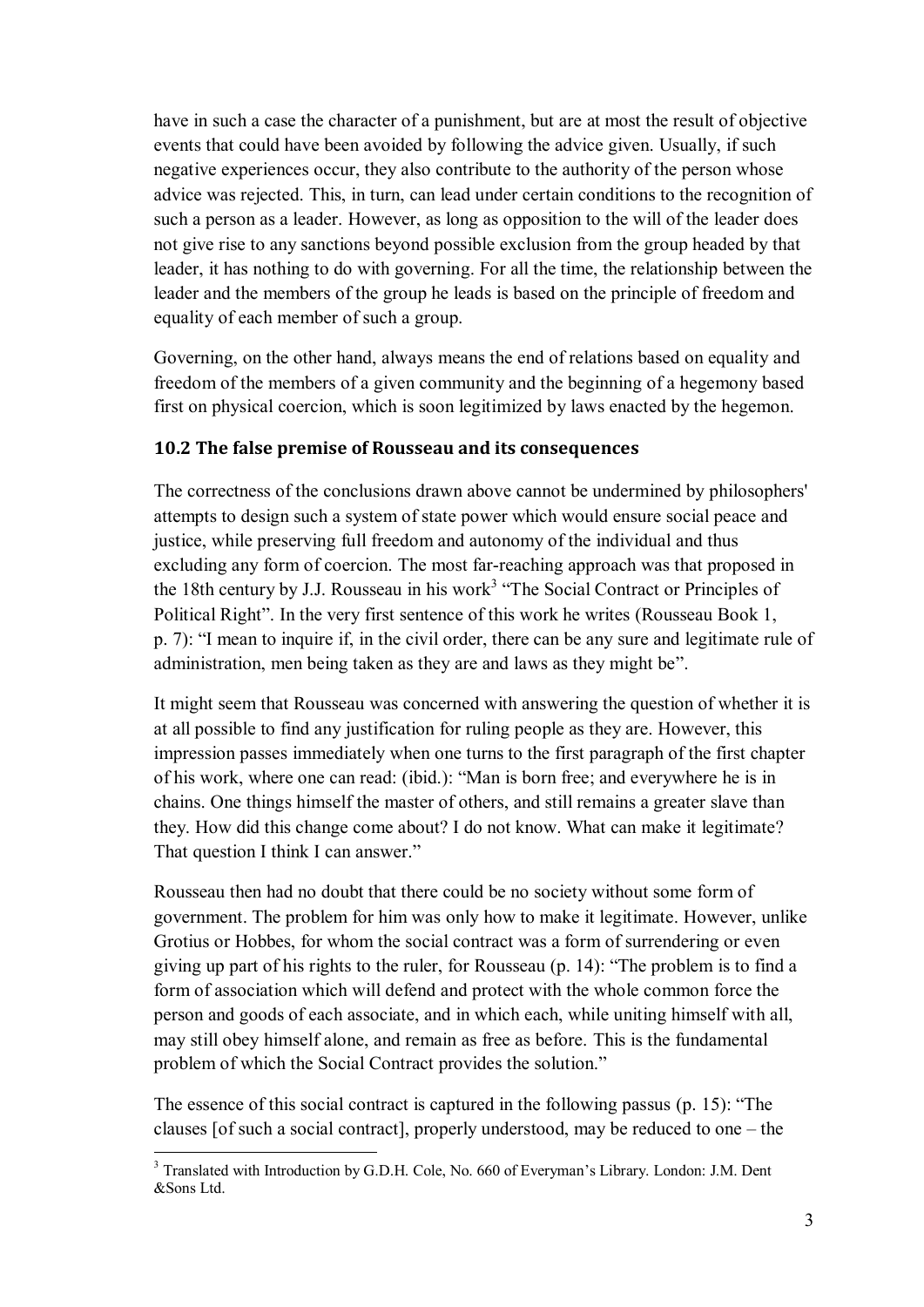total alienation of each associate, together with all his rights, to the whole community; for, in the first place, as each gives himself absolutely, the conditions are the same for all; and, this being so, no one has any interest in making them burdensome to others. Moreover, the alienation being without reserve, the union is as perfect as it can be, and no associate has anything more to demand: for, if the individuals retained certain rights, as there would be no common superior to decide between them and the public, each, being on one point his own judge, would ask to be so on all; the state of nature would thus continue, and the association would necessarily become inoperative or tyrannical. Finally, each man, in giving himself to all, gives himself to nobody; and as there is no associate over whom he does not acquire the same right as he yields others over himself, he gains an equivalent for everything he loses, and an increase of force for the preservation of what he has." (ibid. p. 15)

And further (p. 15-16): "Each of us puts his person and all his power in common under the supreme direction of the general will and, in our corporate capacity, we receive each member as an indivisible part of the whole. At once, in place of the individual personality of each contracting party, this act of association creates a moral and collective body, composed of as many members as the assembly contains votes, and receiving from this act its unity, its common identity, its life and its will. This public person, so formed by the union of all other persons, formerly took the name of city, and now takes that of Republic or body politic; it is called by its members State when passive, Sovereign when active, and Power when compared with others like itself. Those who are associated in it take collectively the name of people, and severally are called citizens, as sharing in the sovereign power, and subjects, as being under the laws of the State. But these terms are often confused and taken one for another: it is enough to know how to distinguish them when they are being used with precision."

Leaving aside the question of the reality of the existence and action of this abstract entity that is the "body politic" and the characteristics attributed to it by Rousseau, let us deal with the formal side of his reasoning. He begins with the obviously true statement (p. 9) that "since no man has a natural authority over his fellow; and force creates no right, we must conclude that conventions form the basis of all legitimate authority among men." Then he formulates an assumption (p. 14): "I suppose men to have reached the point at which the obstacles in the way of their preservation in the state of nature show their power of resistance to be greater than the resources at the disposal of each individual for his maintenance in that state. That primitive condition can then subsist no longer; and the human race would perish unless it changed its manner of existence."

The first sentence of the above assumption refers to the unspecified obstacles that individuals may encounter while living in a state of nature. Of course, it is true that living in a state of nature can be difficult for individuals, and sometimes the obstacles encountered can even threaten their lives. However, the statement in the second sentence, namely, that in the face of these obstacles the human race would perish if it did not change its manner of life, cannot be taken as true.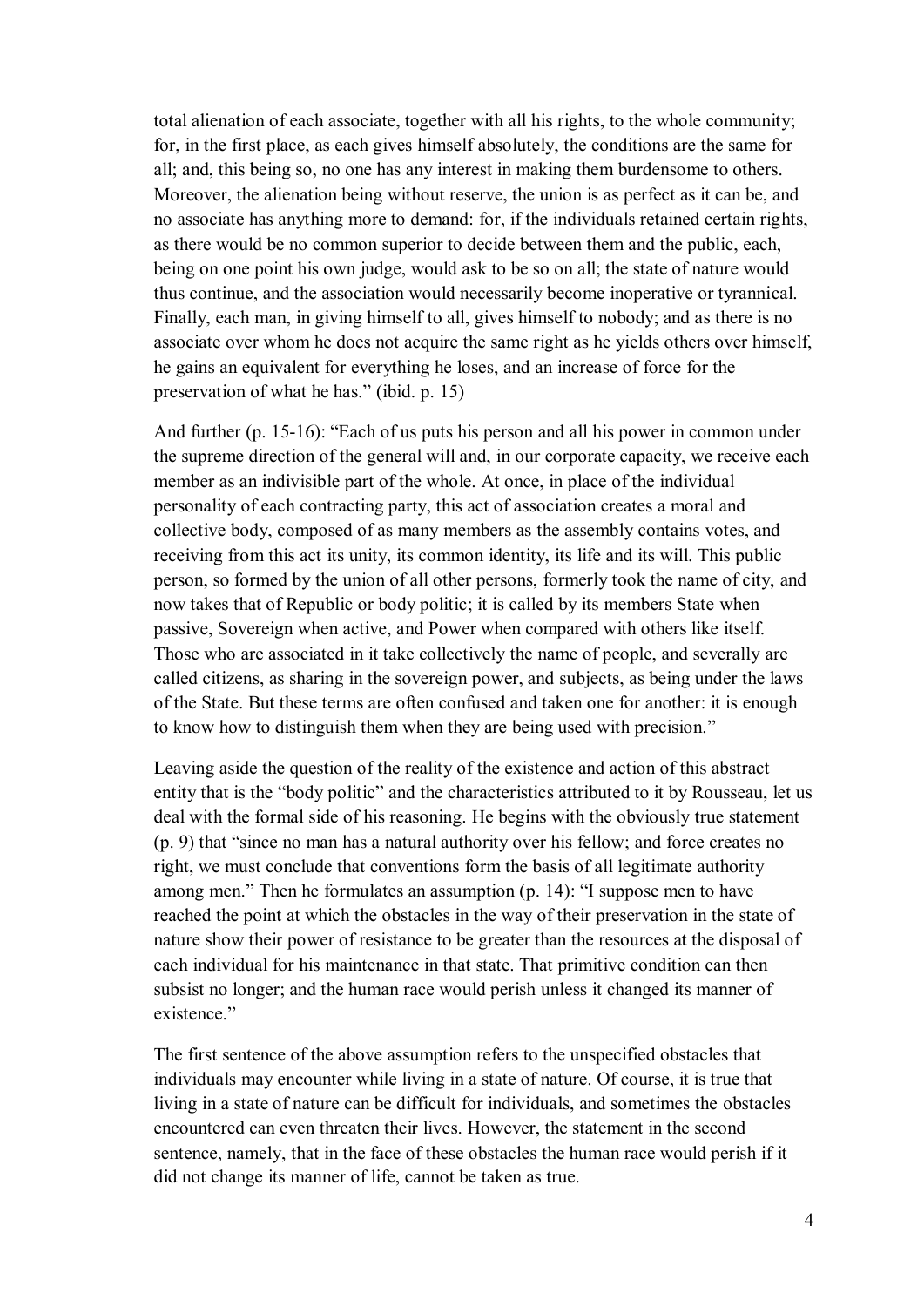For if we think more deeply, we must come to the conclusion that no kind of obstacles that can arise before human beings living in a state of nature except one can threaten the survival of the entire human race. That single factor which can lead to this is a cataclysmic event involving the entire planet Earth, which will kill all human beings without exception. However, it can hardly be denied that no form of human organization can either prevent such a catastrophe or save the human race from annihilation should it occur. So any attempt to construct any social contract to prevent it is completely meaningless. It is for this reason that Rousseau's suggestion contained in the quoted sentences that it is objective factors that are the cause of the emergence of the state as a political organism, for otherwise human race would perish, must be considered false.

And since it is a fact that since the dawn of history societies have been organized into states in which someone always exercises supreme authority, and since people submit to this authority, the reasons for people living according to such a "convention" must lie elsewhere than assumed by the author of the "Social Contract". And indeed, the true premise is the type of obstacles that Rousseau did not mention, namely, threats from other people. The point, however, is that in a state of nature they cannot affect the whole human race, but only individuals or smaller or larger groups forming loose local communities. The source of these obstacles is the people's propensity to evil. If we focus only on the material sphere of an individual's life, the mildest manifestation of this tendency is to deprive someone of the fruits of his efforts by deceit or force in order to satisfy a self need, that is, to steal, cheat, or rob. And the worst case of the manifestation of evil is killing someone personally or at another's hands. In my opinion, among people living in a state of nature, evil always begins with an attempt to take someone else's property, and all other actions that harm others are the aftermath of that first act. The order, however, is of little importance.

What matters is that every attempt to do evil to someone triggers a defensive reaction. So it is not difficult to imagine how, starting from the state of nature, a feedback loop begins to develop, with people on both the abused and the abusers' sides. The former try to unite forces and resources in order to defend themselves more effectively. The latter do the same in order to attack more effectively. This is how communities of people are formed, united by a common interest that is intrinsically opposed to the interests of other communities. It is worth emphasizing, however, that the primary reason why people living in a state of nature organize themselves into larger groups of people who are not necessarily related has always been the fact of experiencing evil from others. If there were no repeated assaults and robberies on the property of the natural community that is the family, there would be no need for communities based on ties other than kinship. Nor would there be any reason to create institutional and permanent forms of authority. The only form that would remain would be parental authority, which by its very nature is quite different from institutional authority. First of all, a parental authority is not aimed at the self-interest of the person exercising the authority, secondly, it only covers children, whether natural or adopted, and thirdly, it ceases when they become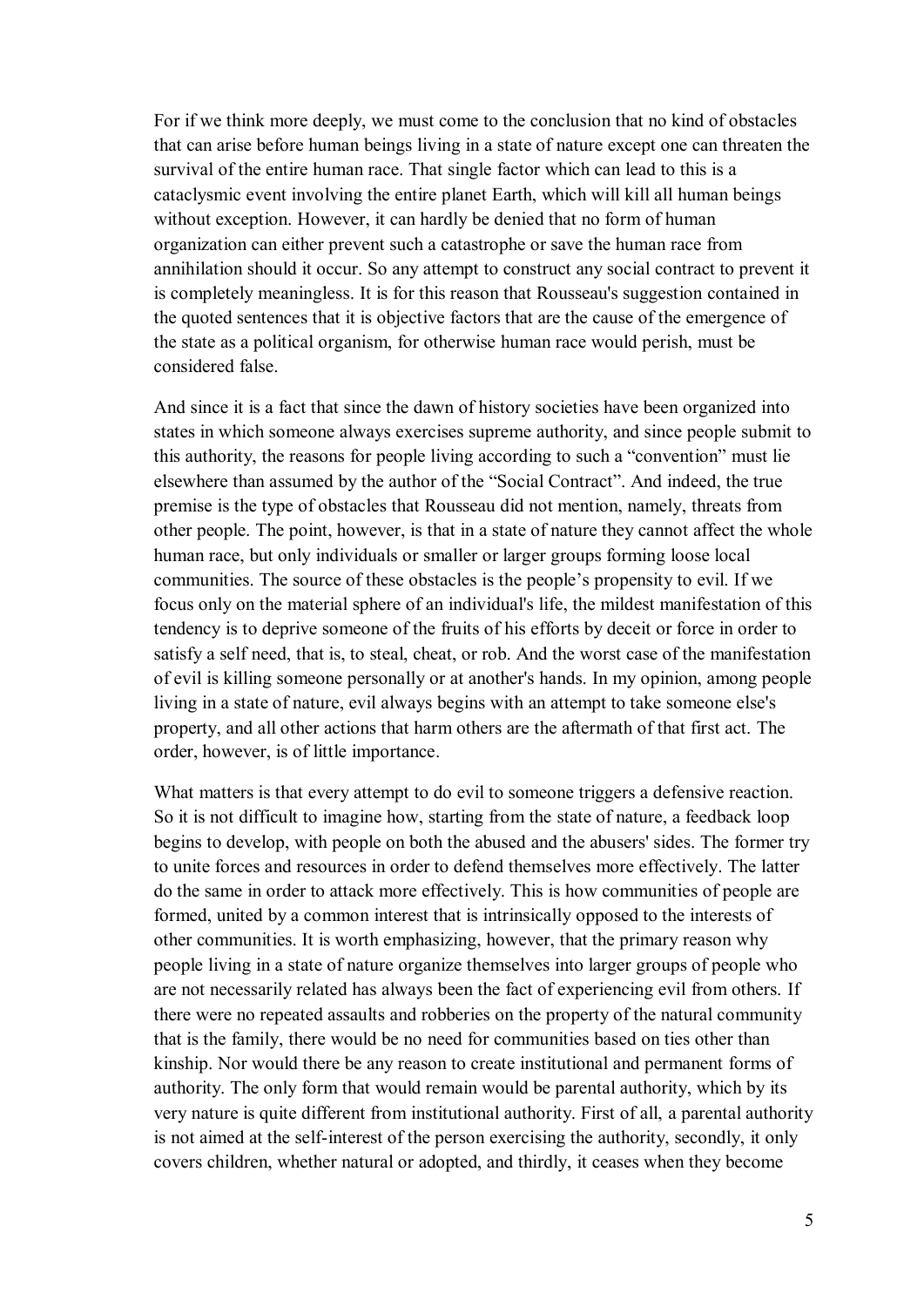independent. And any other possible form of association would be based on full respect for the individual's freedom to remain in or to withdraw from such a community and on possible leadership derived from the authority of the person in question. The only form of "convention" on which such a community would be based would be to do no evil to others. The attentive reader will note that this is precisely the principle on which the "stateless state" model described in Chapter 8 was based.

What is written above are of course only unverifiable "what if" speculations. However, they make it possible to understand the reasons for what is a fact. And it is a fact that people have always done and continue to do evil to others. And it is a fact that as a result people have organized themselves into larger communities in order to achieve their own goals, which sooner or later transformed into states. It is also a fact that all known forms of state are based on coercion. And finally, it is a fact that every state always has interests that conflict with those of other states, resulting in constant wars. Thus, from the objective characteristic of human beings, which is the tendency to do evil to others, follows logically the objective characteristic of all states, which is the contradiction of their interests with those of other states.

This conclusion is the most important reason for regarding Rousseau's idea of the social contract not only as extremely utopian in its principles of realization, but above all as based on an irremediable contradiction. For even if it were to be assumed that, by some miracle, it would be possible to bring about a situation in which all the people living in a given territory, without exception, consciously and voluntarily renounce all those individual traits which in fact determine their humanity, including the tendency to do evil to others, and become an unconditionally indivisible part of this mythical "body politic" with "its own life and will", this entity would be one of many similar ones in the world. Then one must somehow deal with the following paradox: the only real reason for creating a state is the opposition of interests. But if the people who create a state while uniting themselves in a "body politic" give up all individual human characteristics, including the tendency to do evil to others, thus becoming angels, then there can be no opposing interests of states. And if this is so, then the reason for the creation of multiple states disappears. The reason for any form of government also disappears, ergo - the need for a social contract resulting in a "body politic" no longer exists.

Apart from formal reasons to reject the idea of Rousseau, it is also worth mentioning the tragic consequences of an attempt to put this idea into practice, where people are as they are. I mean the case of France at the end of the 18th century. It was then that the Jacobins, under Robespierre, began to transform the state into a new "body politic" that would provide citizens with "liberty, equality, and fraternity." The result was hundreds of thousands murdered who did not understand the enlightened idea and refused to submit to this variant of the "general will" that the revolutionaries represented. This was the first version of totalitarianism. Other mutations appeared somewhat later, when the Rousseau's idea, enriched by economic theories of Marx and Engels, was put into practice by such figures as Lenin, Stalin, Mao Zedong, Castro, Pol Pot, Bokassa, Kim Ir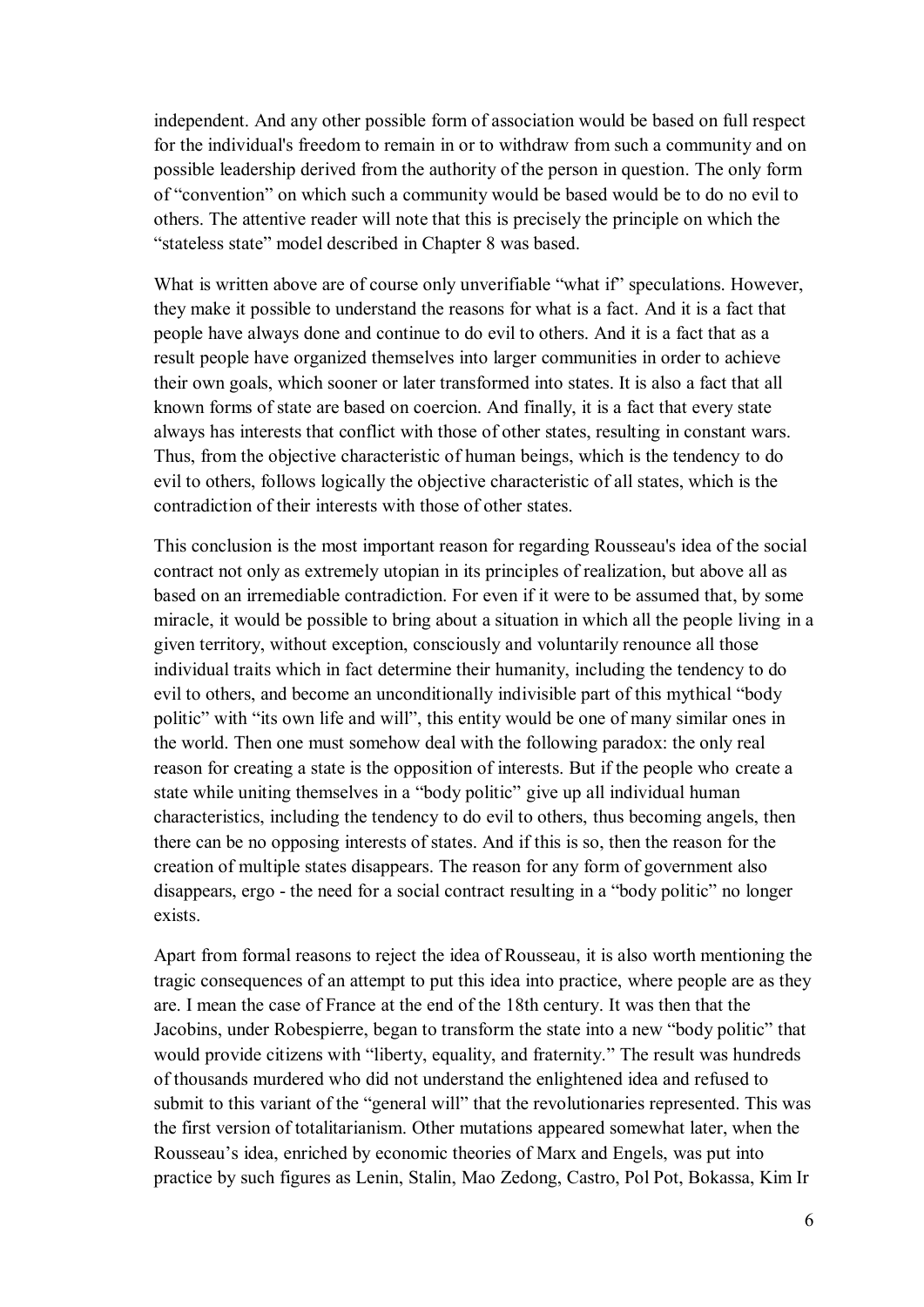Sen, and many other dictators stung by Communist ideology. Victims of such "bodies politic" can already be numbered in millions.

Finally, there is one more reason, perhaps an important one, to strongly reject the ideas contained in "The Social Contract". It follows from Rousseau's considerations that waging wars is an obvious and justified way of resolving the conflicting interests of individual "bodies politic", which justifies sending hundreds of thousands, or even millions of soldiers to their deaths, for they are not people but citizens. And, as Rousseau states (ibidem, chapter V. p. 30): "…the citizen is no longer the judge of the dangers to which the law desires him to expose himself; and when the prince says to him: is expedient for the State that you should die he ought to die, because it is only on that condition that he has been living in security up to the present, and because his life is no longer a mere bounty of nature, but a gift made conditionally by the State."

Let us leave aside the semantic nuances between the terms "man" and "citizen" that allow Rousseau to make such judgments, and consider what follows from his treatment of war as an acceptable way for a state to resolve conflicts with other states. To this end, let us unreservedly accept that, in the face of certain obstacles, the further persistence of humans in a state of nature really could ultimately end in perishing of the human race. Let us further accept without reservation that people organize themselves into states precisely in order to avoid such a threat and, in accordance with the rules of the social contract, form separate "political bodies". The result, of course, is many states with conflicting interests. At some point, some of them decide to resolve their growing conflicts with others by starting a war using the tools available to wage it. In Rousseau's time, this was not possible, but in the realities of the modern world, it is now possible that the resulting conflict will end in the annihilation of humanity. For science and technology have already placed in the hands of the executors of the "universal will" nuclear and biological weapons with enough power to destroy all life on earth many times over. In this way, the unification of people into states, which according to Rousseau was supposed to prevent the annihilation of the human race, may become precisely that which will lead to such annihilation. For the time being, fear of destroying each other among the hostile powers prevents them from using this weapon. But there is no guarantee that a madman will not be found who, like the Jacobins, will want to return to the idea of a "universal will" and introduce it throughout the world, using for this purpose the means already available.

Philosophers do not murder anyone. Their works are at most only lofty ideas. And that they can be misunderstood and misused by those, to whom they were addressed? Well, c'est la vie.

I have little basis for judging how sincere was Rousseau's statement that he does not know how it came about that "Man is born free; and everywhere he is in chains" (Rousseau, Book 1, p.7). It is difficult, however, not to allow oneself to be surprised that the fact that these chains are not put on slaves by themselves, and that no people goes out to conquer other people unless they are ordered to do so by their current ruler, who,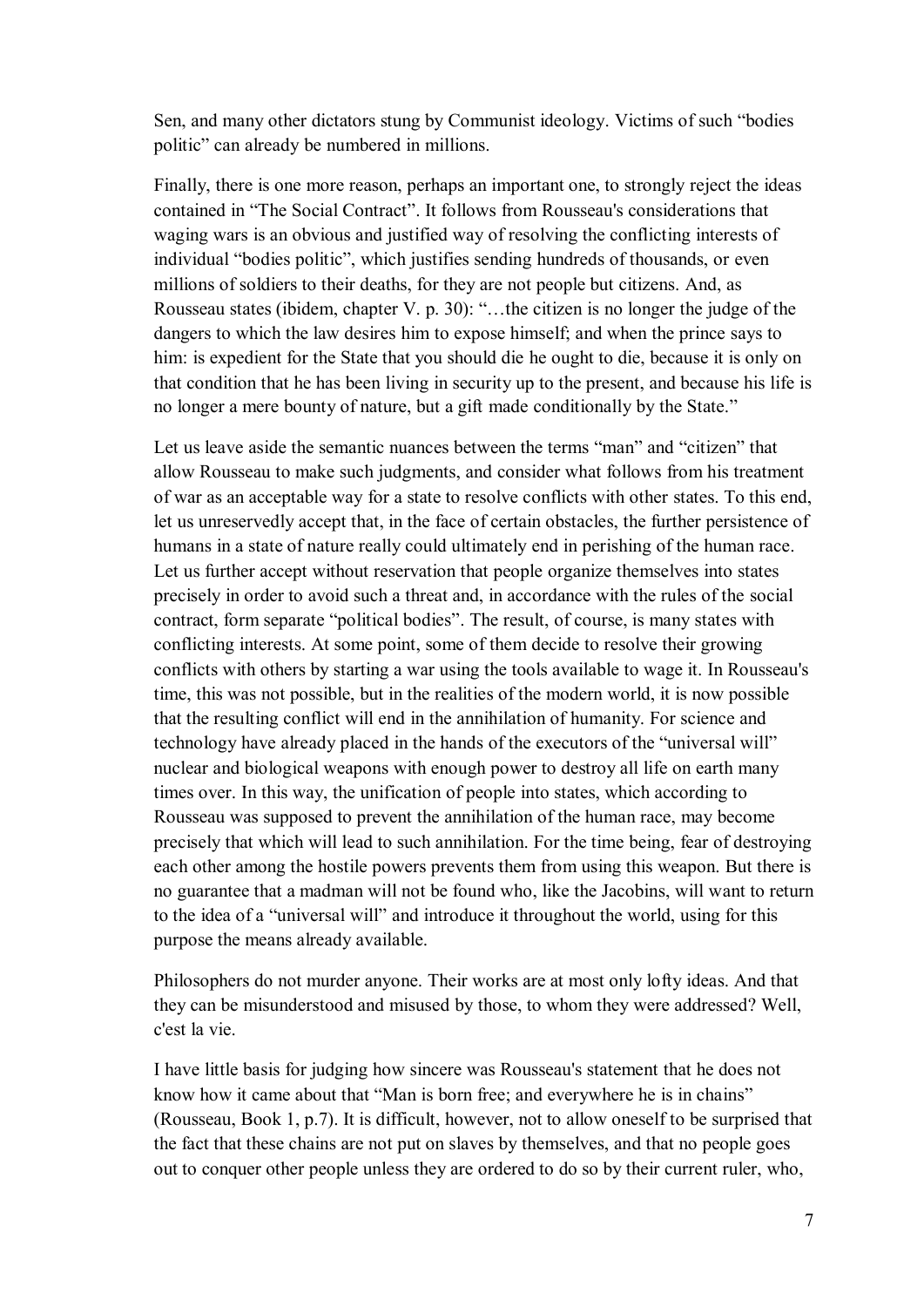in addition, often speaks a foreign language, did not make him reflect on the reasons for these facts, but seek to justify them. Nevertheless, what I am criticizing here is not so much the final result of his efforts to find formal legitimacy for the exercise of state power and for the laws made by such power, as the foundation on which he based his construction of the social contract and the resulting exercise of power by the "political body" thus created. This assessment is negative both for the formal reasons demonstrated above and for - let us call it - human reasons.

The latter are connected with my objection to all ideas which design social systems presupposing the deprivation of man of those qualities which make everyone unique in the whole universe. No system is capable of depriving man of his absolute positive freedom, that is, the freedom to set arbitrary goals for himself and to strive to achieve them, including, of course, assaults on the quality of other people's lives, and thus to do evil to others. It is therefore impossible to have a social system in which anyone can be effectively guaranteed that no one will violate his fundamental natural rights. The only way to deal with this fact is to create a system of law that, on the one hand, deters ex ante from undesirable actions and, on the other hand, punishes ex post for actions that harm others.

Such conditions are met only by the system of law described in the previous chapters as the "stateless state". Its emergence obviously implies the end of the state of nature for individuals and the transition to a social state. Nevertheless, it does not actually require a change in the essential conditions of their existence from those typical of the state of nature. In particular, it does not require giving up any personal rights to any other person or institution. And it does not presume that people will become perfect or be changed into such, but takes them as they are. The only change from the situation in the state of nature is that violation of the natural rights of others, which include the right to life, the consequent right of ownership of the results of one's own efforts, and the right to shape the quality of one's life according to one's own criteria, may be met with adequate punishment imposed by a legitimate person or body. This is the only instance in this system of outside interference in an individual's life that is justified by the legitimate protection of the rights of others. No kind of "body politic" is needed. What people need is only a law that helps them exercising their natural freedom in the way that does no harm the freedom of others.

#### **10.3 The true nature of the state, its source and purpose**

It was mentioned above that in the real world, power in every country is based on coercion, regardless of the political system. In what they only differ is the degree of oppression of a particular political system and the actual interference of the authorities in the life of an individual. In so-called democratic countries, this degree is smaller, while in totalitarian ones it is much greater. In both of them, however, the vast majority of people obey the law, thus legitimating the current "convention".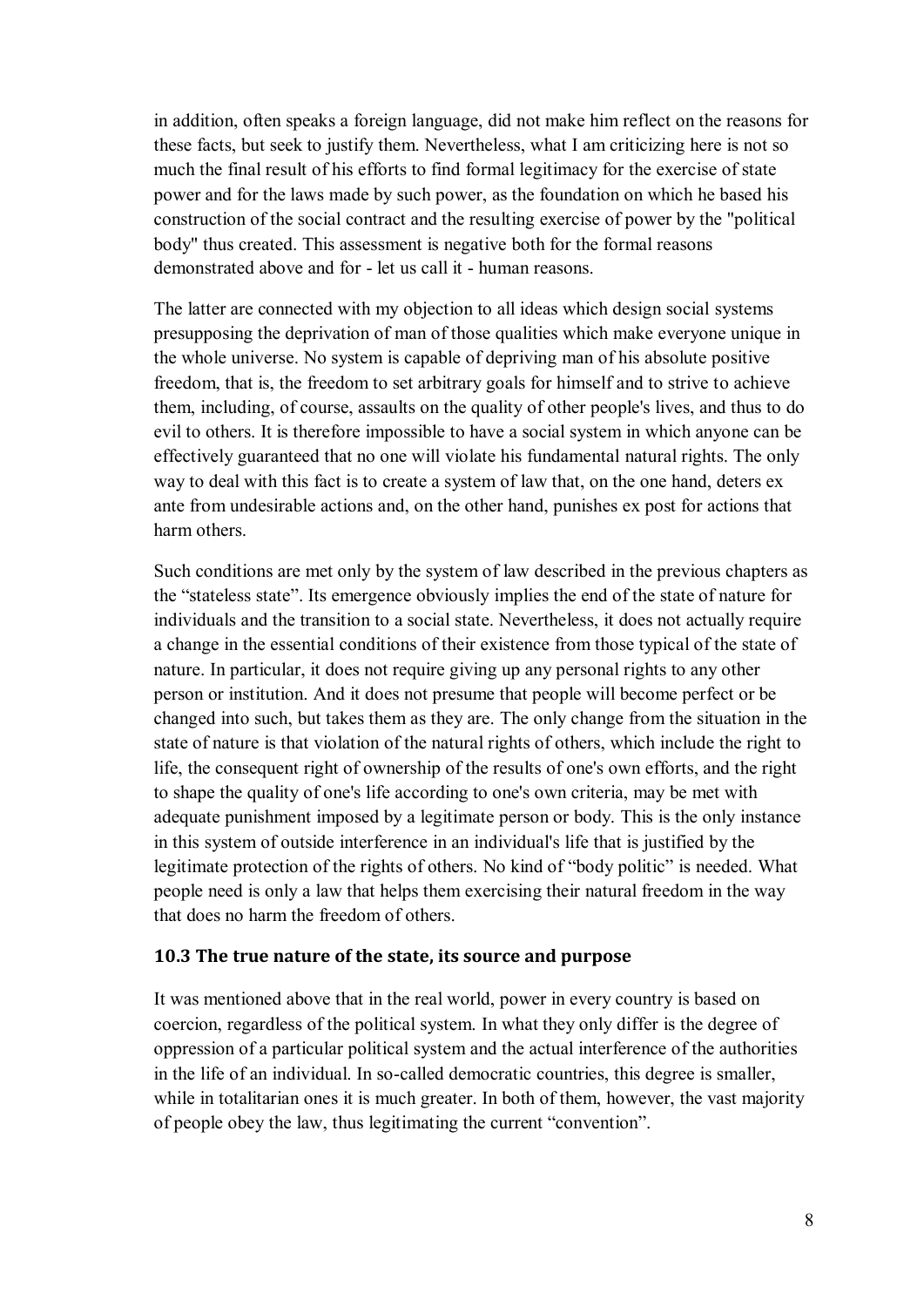When considering the reasons for reconciling the citizens to live and act under conditions imposed on them by the authorities, I would like to put forward a thesis that stems from one of the conclusions concerning the choice in the context of human freedom, which is described in point 3.4. In fact, such a "convention" is based only on the tacit acceptance of the conditions for the survival of people in a given state according to the principle of reciprocity: "we accept your power in exchange for our life and relative peace and prosperity." Apart from the reference to the principle of reciprocity, there is nothing new in this statement of mine. For as early as the 17th century, both Grotius and Hobbes denied that all human power is established in favor of the governed. Rousseau strongly criticized this, writing sarcastically<sup>4</sup>: (Rousseau, p. 7): "It is then, according to Grotius, doubtful whether the human race belongs to a hundred men, or that hundred men to the human race: and, throughout his book, he seems to incline to the former alternative, which is also the view of Hobbes. On this showing, the human species is divided into so many herds of cattle, each with its ruler, who keeps guard over them for the purpose of devouring them." But it was they who were right.

We will also find confirmation of such an assessment here, as soon as we override another assumption of our model and instead of the utopian to some extent model of the "stateless state" we will look at the real world, where there are many states, and each of them is a legal person, and thus a subject of international law. In such a case, a question arises immediately about the way and purpose of their creation, as well as the way each of them operates.

Regardless of how long it took for social structures to form, from which ultimately the political organisms known as the state emerged, it is hard to deny that each of its varieties is an abstract collective entity that is a human creation. Each state is created as a result of the realized will of one or more people living in a territory to which they eventually subordinated themselves for some reason Each shall remain in the territory until the same or another community is altered by a coup d'état, revolution, conquest and annexation, secession or unification treaty. Therefore, as a human creature, by its very nature the state cannot act otherwise than through people, nor can it make

 $\overline{a}$ 

<sup>&</sup>lt;sup>4</sup> Rousseau's primary objection to the positions of Grotius and Hobbes was that they rely on historical facts in their deliberations, thereby taking effect for cause. Submission to the law of the stronger is for Rousseau an act of necessity arising from prudence, not an act of will. Instead, he seeks a system in which each person feels of his own free will obliged to obey the law, rather than compelled to do so by force. Such obedience is an act of the citizen's rational will. He writes: "Let us then admit that force does not create right, and that we are obliged to obey only legitimate powers. In that case, my original question recurs. ["I mean to inquire if, in the civil order, there can be any sure and legitimate rule of administration, men being taken as they are and laws as they might be"]. The charge of taking the effect, which according to Rousseau is obedience to the law, as the cause for recognizing authority as legitimate is misplaced, since one cannot recognize authority as legitimate except by submitting to the law it establishes. In contrast, the order suggested by Rousseau, that is, first the creation of legitimate authority, which is his "body politic" (the cause) and then submission to its law (the effect) leads to the appearance of the so-called vicious circle. A "body politic" cannot become a legitimate authority until it exists, and it cannot exist until the individuals who make up that political body completely submit to the rules of its operation, that is, to the established law.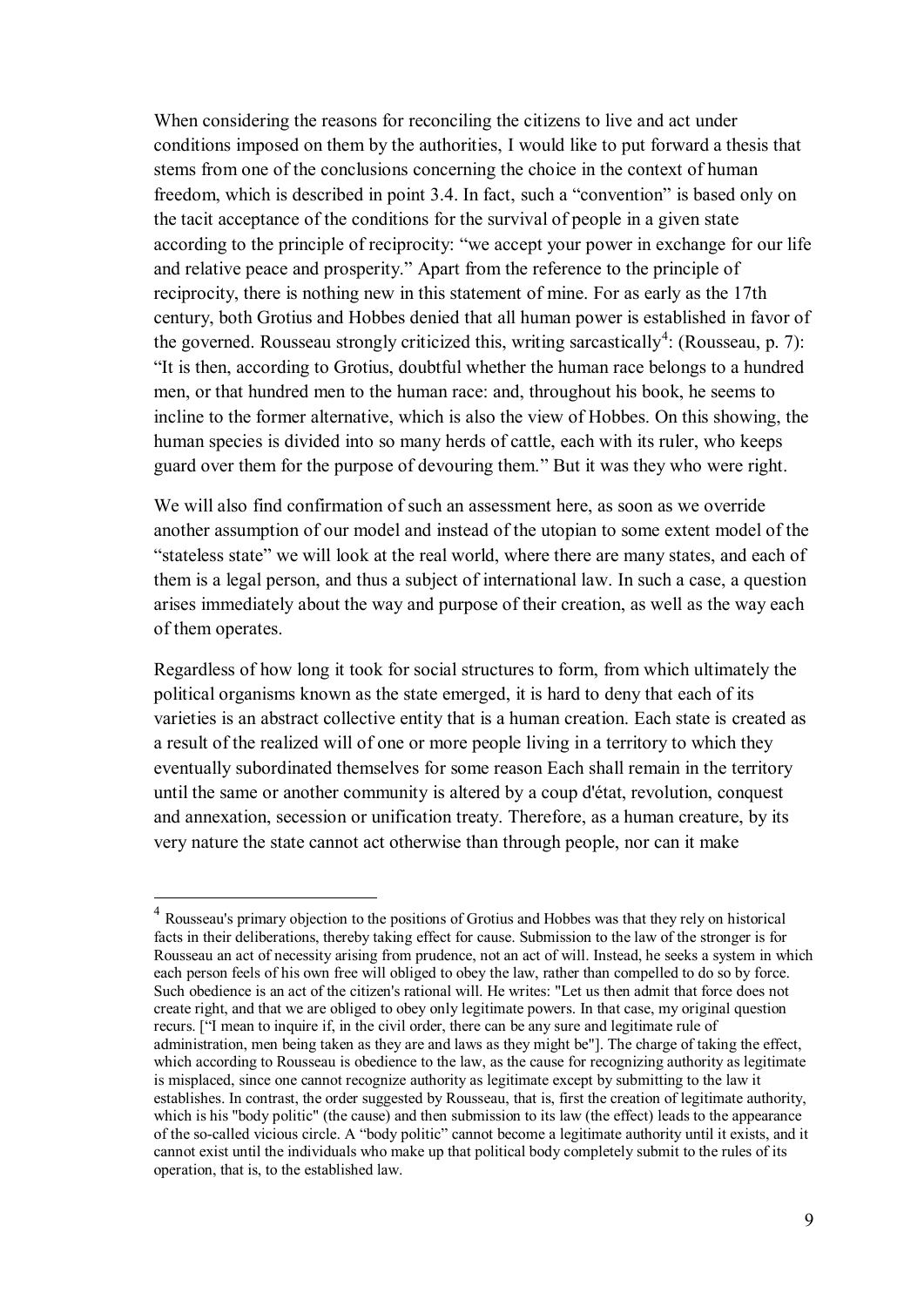decisions that are not decisions of people. The size and political system of the state, or any other features that may be attributed to it, have no significance in this respect.

This means that no state can be a sovereign entity, since the law that determines its existence is always an emanation of the will of those in power. At best, as in the case of so-called direct democracy, the absolute majority of the state's citizens have a decisive voice in all matters that concern it. In such a case, however, it is this majority that becomes the quasi-sovereign who creates the law and imposes it on the others on behalf of the state, an abstract quasi-collective entity that is the formal sovereign. Those in power are a quasi-sovereign, because they are themselves subject to the law they have made<sup>5</sup>. The state, on the other hand, is a quasi-sovereign, because its existence and shape depends exclusively on the will of people; both those who govern supposedly in the name of the rest and those who are governed.

It is worth adding, however, that the existence of this quasi-sovereign depends also on the will of people who are not its citizens. What we are talking here is those who govern other countries, and who have some interest in tolerating its existence in a given place, time and shape. If they change their minds, any state can become the target of their attack and can be truncated or destroyed. Evidence does not have to be sought only in the distant past, for the present also provides it in abundance.

When establishing a state, its creators must have a goal they want to achieve with it. In the model of the "stateless state" described earlier, the sole purpose of this system was to protect the individual natural rights of every human being and the liberties arising from them<sup>6</sup>. Consequently, the law intervenes there (in theory, of course) only at the request of the person whose rights have been violated, and coercion is used only against those who have been validly convicted of violating these rights and liberties.

Such a system of law does not guarantee anything, because it cannot effectively guarantee anything, and the only way to influence it is to deter people by threatening them with penalties in case of behavior that harms others. Both the law and the procedures for its application apply equally to all members of the community, including the judges who create the law. In this system no one is above the law; there is no place for the sovereign in it.

The unquestionable principle of living in such a model community is that every human being, regardless of whether and what tools he or she uses to do so, lives on his own account. Everyone, of course, can take advantage of the opportunities offered by the market exchange system, if he or she considers it expedient. But the system precludes

 $\overline{a}$  $<sup>5</sup>$  An exception is absolute monarchy and its various mutations, in which the ruler places himself above</sup> the law. However, even this case of sovereignty is illusory, for, as history proves, even such rulers were misled about their divinity by those who wanted to take their place.

 $6$  Let us recall that the fundamental rights are the right to life and the right of ownership of the results of one's own efforts. In turn, from these rights derive all those liberties which allow one to shape the quality of one's life according to one's own criteria, provided that the analogous rights of others are not violated.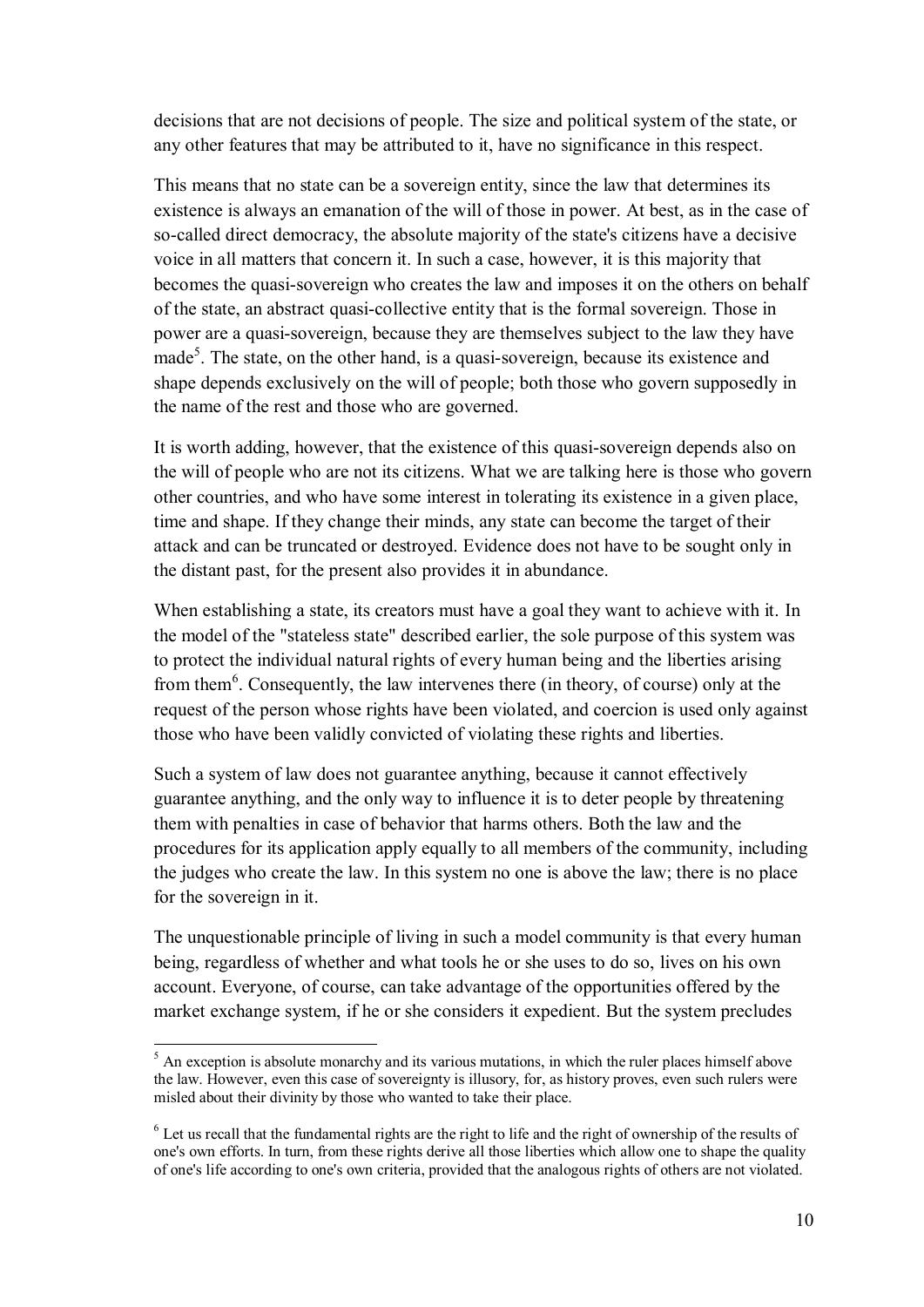the possibility that any person could live at the expense of others without their consent. If the idea of the auxiliary state were invoked, such a legal system would fully satisfy its conditions.

Note, however, that what we are talking about here is the system of law, not an entity such as the state. In the model of the "stateless state", the system of public law in fact plays a servile role in relation to the entities that constitute it, i.e. in relation to people. It regulates relations between them in such a way that each person can fully exercise all the rights described above to which he is entitled as a human being. It therefore serves exclusively for their good. When, on the other hand, we look at a legal entity such as the state, we must accept the fact that this "person" is certainly not a living being. Consequently, the fundamental right of the human person, which is the right to life, does not apply to it. For the same reason, it does not have the right of ownership of the results of its own efforts, nor the right to shape the quality of its life according to its own criteria. In short, none of the natural rights apply to it.

From this comes the obvious conclusion that since every state, regardless of its political system, is an entity brought into being by people, then its only end may be the same as in case of any other tools made by people; namely, it is meant to make it easier for the creators of this tool to meet their own needs. To make easier, can only mean here; to enable the achievement of their own goals at the expense of others. There is no other possibility.

## **10.4 The conditions and effects of the existence of the State as legislator**

For the state to be able to serve such a purpose as outlined above, a law is needed that is based not on the prohibition of violating someone else's freedom, as is the case of law of the "stateless state", but on orders. The most important of the orders is the obligation to recognize the state as the sovereign, whose interest takes precedence over that of the citizens. This injunction gives rise to all other obligations and restrictions imposed in the real world on the citizens of each state by specific legal acts. The manner in which they are established and implemented is irrelevant in this case; it is only a derivative of the prevailing political system.

It is worth emphasizing that the primacy of the state interest over the interest of the individual is usually explained by concern for the so-called common good. But until proof to the contrary, this term should be considered an empty name, since there are no goods which serve everyone without exception, the creation of which has not been paid for with some damage to at least one person who has been forced or whose rights have been restricted for this purpose. In practice, there is always more than one such person. The good created in such circumstances cannot therefore be a common good; at best, it is a good that serves the majority and was created to the detriment of a minority.

The thesis that each type of state is a tool for achieving the goals of a certain group of people at the expense of others remains valid. Neither the type of objective nor the degree of restriction of the freedoms ruled by those in power by means of state law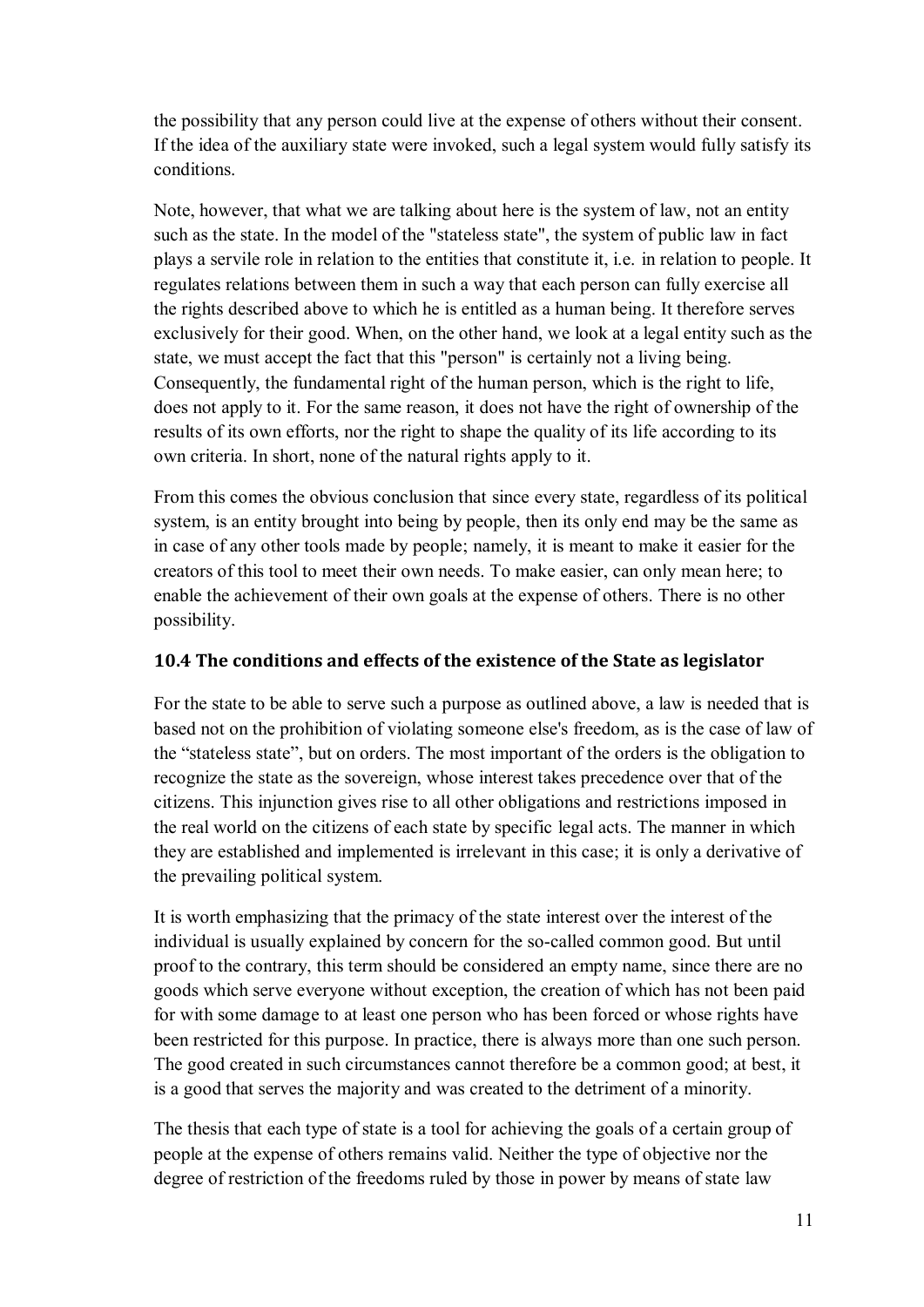changes this truth. The essence of any real state is unchangeable. What changes in time and space are the proportions between the rulers and the ruled, the length of time the former remain in power, and the instruments of coercion they employ, as well as their social and economic consequences.

The most important factor limiting individual freedom by any type of state is the principle that everything belongs to the state except what the current state authority deems to be private property. Consequently, with the creation of the state as an entity, free access to natural resources and the right to use them for one's own needs, as in the theoretical system of the stateless state, ends. Consequently, natural resources in the real world divided among different states cease to belong to the world of things with equal access to them for each person, and become state goods, access to which is rationed by authority. In any real state, private property can only exist when consent is given by the state authority in a manner appropriate to the circumstances<sup>7</sup>. Otherwise it becomes a crime prosecutable by law. In turn, the government grants property rights to certain people at its own discretion, usually in exchange for some merit or other benefit for itself, such as a certain share of the revenue. There is nothing, therefore, to prevent the state from restricting private property to any degree or from abolishing it altogether. Countless historical facts support this thesis.

A special case of property rights conferred in the real world by state power is land ownership. In the model of the "stateless state", land is excluded from appropriation because the object of property can only be that which has been acquired by a person's own efforts. The only exceptions to this rule may be the ownership of plots of land developed for residential and commercial purposes and family farms created by one's own efforts or inherited from one's ancestors or acquired in an equitable manner from persons who took possession of them by developing land that did not belong to anyone.<sup>8</sup> By contrast, when ownership of large areas of land is granted by the authorities without such a connection, its acquisition violates the principle of equal access, because it always occurs at the expense of those who are excluded from it. This is particularly the case when the right of ownership of a certain area of land granted by the authorities includes the right to impose certain burdens on the people living on that territory<sup>9</sup>. This means not only the exclusion of the latter from the right to use the fruits of their labor on the land where they live to satisfy their own needs, but also the imposition of a legal obligation to give part of these fruits to the owner of the land. However, even when no

 $\overline{a}$ 

<sup>&</sup>lt;sup>7</sup> Recall that in the model of the "stateless state", it is sufficient for the emergence of a legitimate property right to transform things into goods by one's own efforts.

<sup>&</sup>lt;sup>8</sup> Taking such exceptions into account and recognizing them here as valid acquisitions of property should not be seen as settling the issue of ownership of land for these purposes. I do not rule out the wrongness of my position on this matter, however the arguments for such an approach would be defensible under certain conditions in the light of what has been written about property in section 4.1.

<sup>&</sup>lt;sup>9</sup> We are talking about the so-called royal endowments, when the monarch, being the owner of the whole country (bona regalia) gave a part of his property to certain people in return for their merits or for a share in the future income from such property.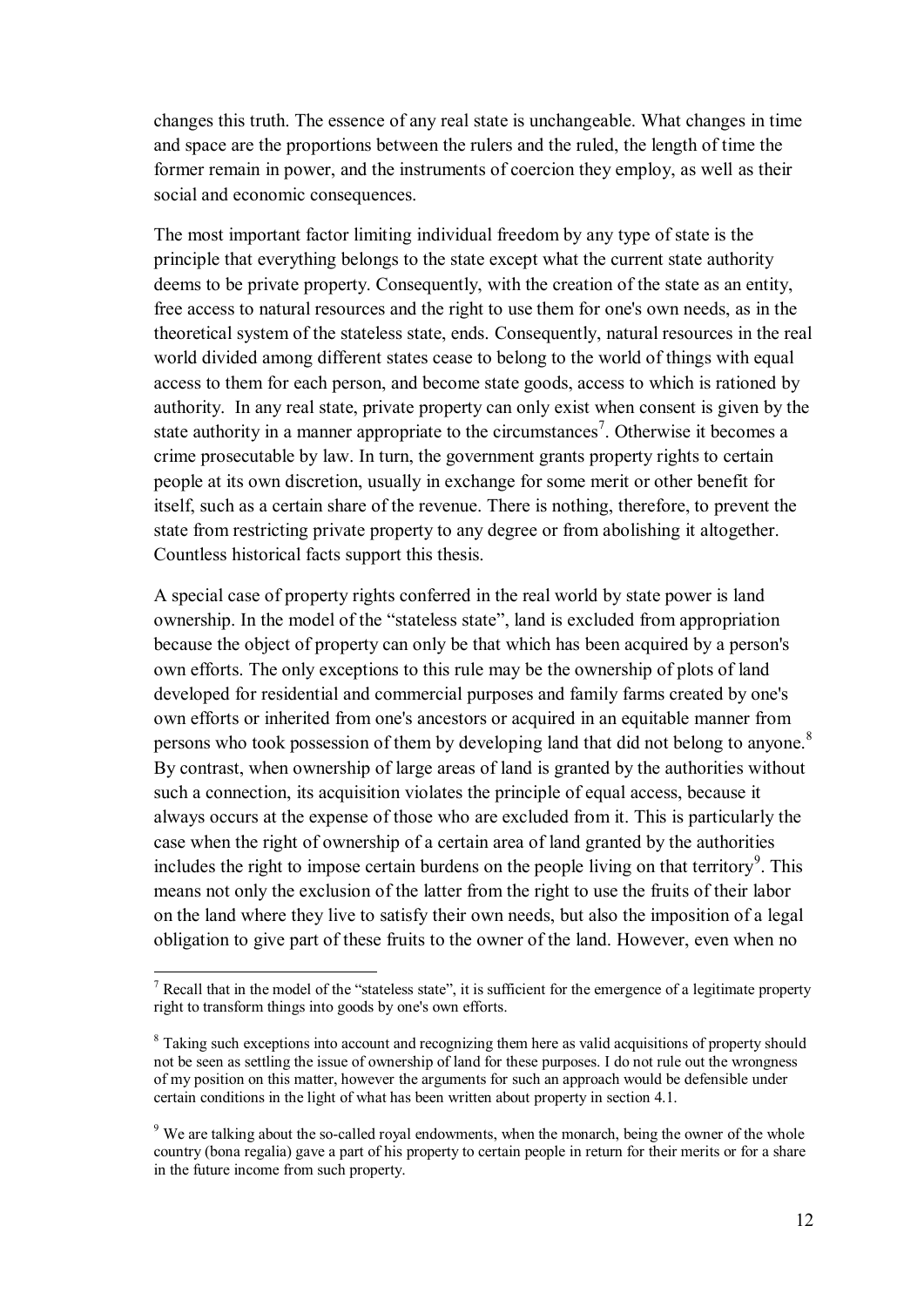one lives on such an area, the fact that it is appropriated solely by the will of the ruler violates the principle of equal access to natural resources, that is, to the world of things.

A common way of limiting the right to property by the state authorities of all the countries of the modern world are taxes. Regardless of the type of tax and the formal subject and object of the tax, all taxes are exclusively levied on people's income, i.e. what they obtain as a result of selling goods or services belonging to them. This is because income is the only source of financing of all expenses, and thus also taxes. The part of taxpayers' income that is taken over by them is allocated by those in power to the implementation of their political programs. Some of them serve to cover the costs of the functioning of the entire state apparatus, while others are used to redistribute income among the beneficiaries of the state.

In this context, the fact, demonstrated in section 8.3, that all costs of running the state are borne exclusively by those in the private goods sector becomes particularly important. This is true in the model of the "stateless state", but it is exactly the same in the real world. Consequently, the larger the overall state apparatus and the greater the extent of budgetary redistribution, the greater the burden on the incomes of these individuals. All the rest are beneficiaries of the public sector, that is, beneficiaries of the state, which takes income from the private market goods sector and distributes it among the rest either by buying public goods and services from them or by giving them socalled transfers under various legal titles. Whether or not public sector providers and beneficiaries pay taxes is irrelevant here. If they do, it is just an idle flow of resources that neither adds anything to the public sector nor reduces the real tax burden on people in the private sector of market goods.

An inherent characteristic of the state as a subject of law, which results from historical conditions, is its territoriality. The recognition of a particular territory as belonging to a particular state has never been permanent, but has always resulted from the balance of powers between competing states, which has found expression in treaties and alliances. This stems from the very nature of the state, which - let us repeat - is an organization serving those people who are in power to achieve some of their own goals at the expense of other people. Therefore, if opportunities arise to expand their power into additional territories and reap the benefits of this, they generally take advantage of these opportunities. Then, too, they either provoke open war, or they make annexation by treaty, or, finally, they make use of the old Roman principle of divide et impera, by antagonizing and quarreling the various contenders for power in the country they intend to subdue, and then subjugate it to themselves by making peace on terms they have determined. It also works the other way round; then we have separatist movements whose aim is to gain power in a territory carved out of an existing state, that is, to tear that territory from its previous power and establish their own there.

Universal history provides countless examples of such processes. Each of these examples proves the point already made concerning the nature of the State. In every case, the acquisition or maintenance of power by a person or a group of persons is